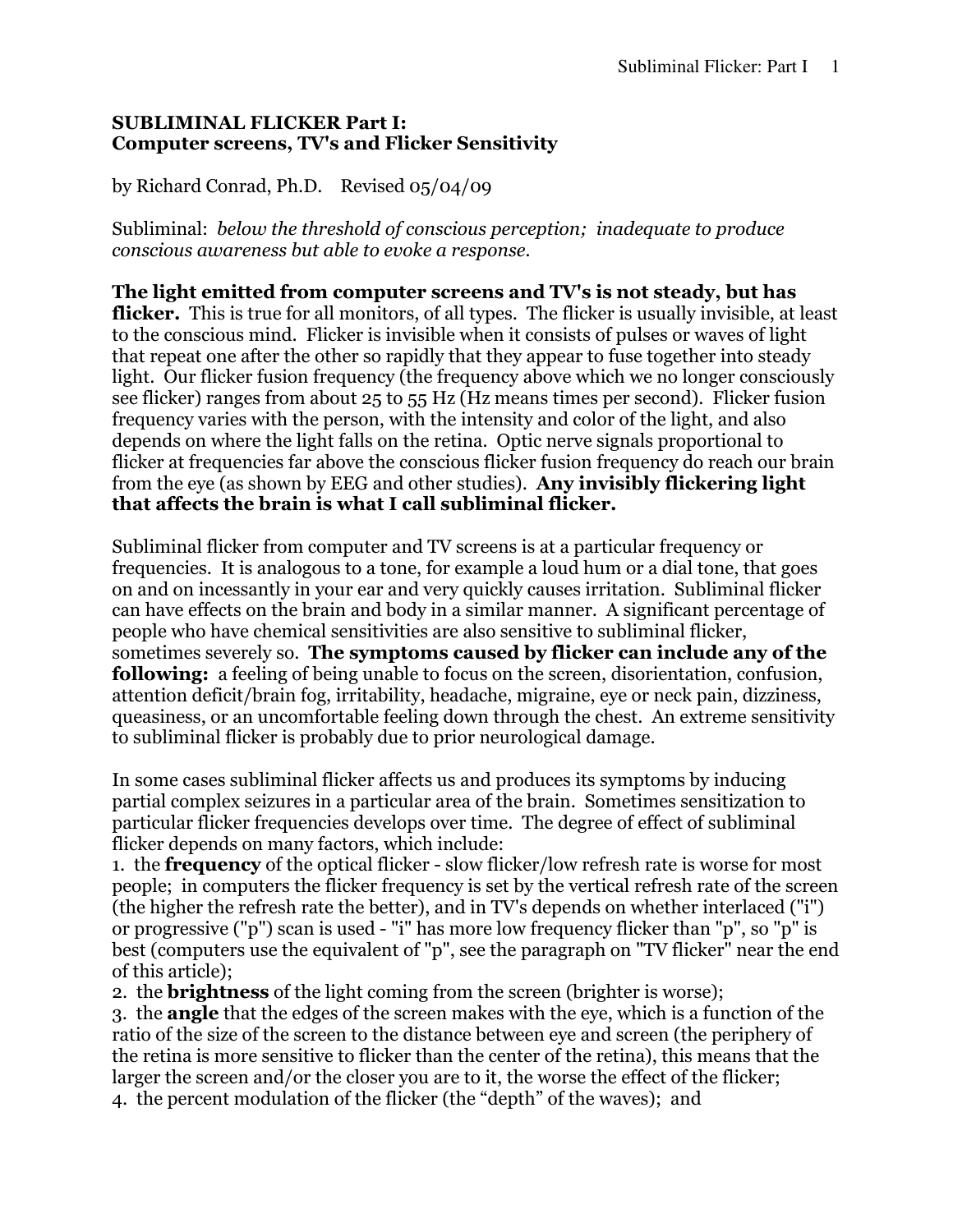5. the color of the light (a complex subject, use trial and error).

The screen can appear steady, and yet while looking at it, neurological symptoms develop either immediately or after watching it for a period of time. Sound familiar? Instead of being due to the wrong eyeglasses, or to the screen glare or poor posture that most ophthalmologists and optometrists attribute computer screen symptoms to, these symptoms are usually due to subliminal flicker (or for some people, due to any combination of subliminal flicker, EMF from the computer or monitor, and chemical offgassing from the monitor). A sensitivity to fluorescent room lighting (see Subliminal Flicker Part II) makes it likely that you also have some sensitivity to subliminal flicker from your monitor.

A method to determine whether symptoms are due to subliminal flicker, to EMF or to offgassing is as follows. First, with your computer screen on (and set so that it does not go into a dark/sleep mode) sit at your normal working position with a dark towel placed over the face of the screen so that you cannot see any light from it. Be sure not to obstruct any ventilation openings. You could pass the time by reading a book or talking to a friend (but not on the phone because this could introduce another EMF variable). If the towel eliminates the symptoms, then you know that they were due to subliminal flicker. If it does not, the next step would be to either wear a good activated carbon mask, or to exhaust from the room all offgassing vapors that could possibly be coming off the monitor. If that does not cure the problem, the culprit is most likely a sensitivity to EMF from the monitor, computer, and/or keyboard and mouse. To determine the worst source of EMF, the next step could be to remain sitting at your workstation with the computer on (and not in sleep mode) but with the monitor off. Next, with the computer and monitor on, sit in the same position but with the keyboard and mouse pushed away from you, etc. Be sure to change only one variable for each experiment.

The old fashioned cathode ray tube (CRT) type of monitor has much more subliminal flicker and potentially more EMF and offgassing than the new liquid crystal display (LCD) monitors, but one can adjust the frequency of the CRT flicker to be so fast that it has less effect on the brain. In your system software settings, set the vertical refresh rate (of the signal that the computer sends to the CRT monitor) to as high a frequency as it will allow. (The video graphics card and the resolution setting (and the particular CRT monitor) will limit the maximum vertical refresh rate that can be set the lower the resolution setting, the higher the allowed vertical refresh rate.) The minimum for long-term comfort for normal people is between 72 and 85 Hz. A flicker sensitive person may have to set the frequency even higher. Sometimes it is necessary to buy a faster video graphics card for the computer and/or a faster CRT monitor in order to accomplish this.

In the case of a CRT monitor the flicker has approximately 90% modulation (i.e., the light intensity is 9 times brighter at its highs than at its lows). It is like a strobe light flashing in your face. Even though the screen may be comfortable at for example a 90 Hz refresh rate, attempts to rapidly proofread text on such a screen will sometimes result in missing typographical errors. This is because the screen will be almost dark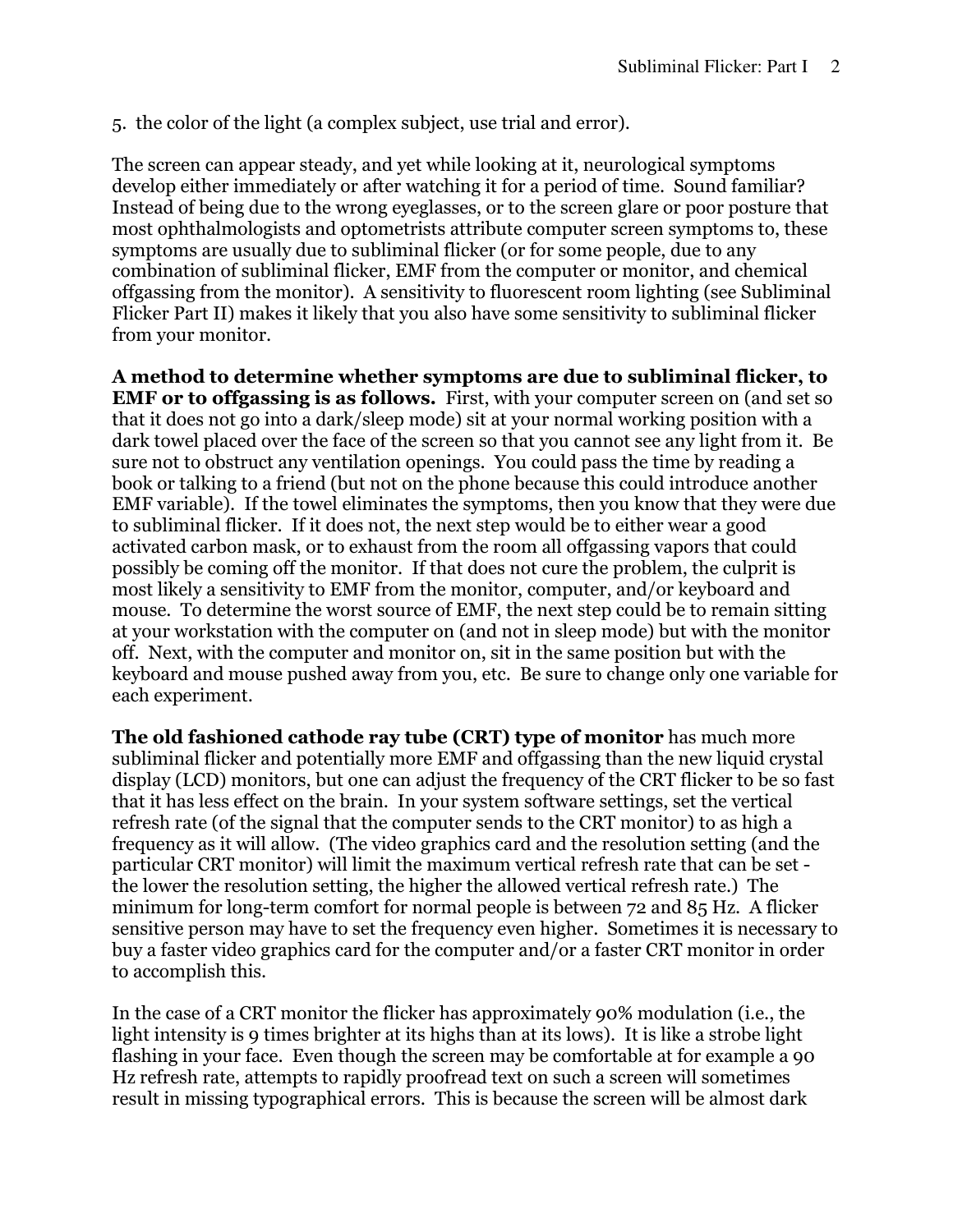between its flashes of light, and as the eye scans quickly across a line of text, a character or word at the location that the eye is scanning past in a dark moment can be missed. Thus it is more accurate to proofread from a printout than from a CRT screen. This is yet another reason to raise the vertical refresh rate of a CRT monitor as high as possible. For more discussion of minimizing flicker from CRTs, go to http://www.displaymate.com/flicker.html.

LCD monitors are a whole different story. The propaganda on the street says that LCDs (Liquid Crystal Displays) have no flicker and that the light from a LCD screen could never bother anyone. Wrong! It is true that the percent modulation of the flicker of LCDs is on the order of only about 1%, as compared to 90% in a CRT, but for a flicker sensitive person, even 1% can be devastating if it is at a frequency of less than 85 Hz. The vertical refresh rate and therefore the flicker frequency of most LCDs is fixed at the rather low frequency of 60 Hz. This is true whether the LCD is in a stand-alone monitor, a laptop or a projector. The native 60 Hz frequency does not change even when the monitor is fed input signals from the computer that have higher refresh rates. The specifications given for these monitors are misleading because they list refresh rates accepted, not displayed.

Even worse, some LCDs also have a significant amount of 30 Hz flicker due to the way the pixels are refreshed (see footnote). Additionally, in many LCDs that are 15" diagonal and less, "dithering" is used to generate the illusion of more colors while using fewer signal channels. Dithering is a method of alternating back and forth between two colors, for example a light and a dark green, to produce the impression of a medium green. Dithering introduces additional low frequency flicker.

If a particular LCD monitor that is 17" or larger does not solve your problem, try other brands - it is a crap shoot (until someone at Consumer Reports becomes flicker sensitive and starts to report comparative measurements taken with a photodetector and a spectrum analyzer). You may do better with a CRT monitor running at a very high refresh rate, provided that you can tolerate or adequately shield its EMF and radio frequency (RF) emissions. (Although LCDs usually have less low frequency EMF than CRTs, they can have as much or more RF emissions.) Don't waste money on "EMF neutralizers" or "shielding diodes" etc. Based on my reading the marketing literature of these devices, and on my background in the workings of EMF, my opinion is that the only way they could work is via a placebo effect. See my article "EMF Scams".

Make sure that you are not experiencing image jitter in addition to flicker. Jitter can occur from improper synch settings, or from using a video cable between the computer and the monitor that is either faulty, not well shielded, or is too long. DVI cables transmit a more stable video signal than do VGA cables, especially over longer distances, but they radiate more EMF than a VGA cable does.

To reduce the effects of screen flicker: one can sit further away from the screen and/or experiment with the color of the text, background and buttons, etc. Sometimes increasing the room brightness can help. In the case of CRT monitors, set the vertical refresh rate as high as possible. In some CRTs the flicker in the blue has a greater %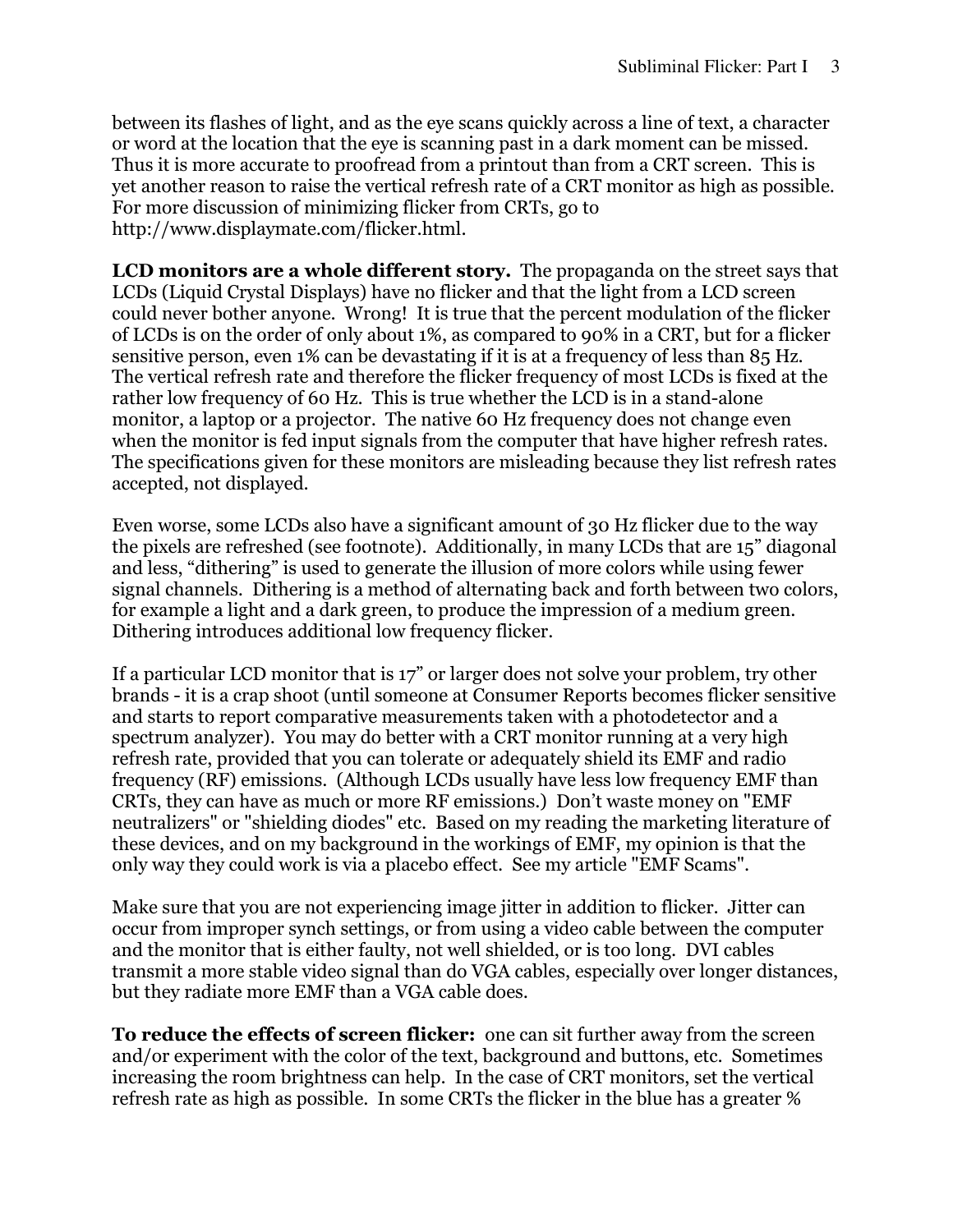modulation than the other colors, and so sometimes decreasing the amount of blue on a CRT screen can help. Decreasing the screen brightness always helps to reduce the effects of flicker, but unfortunately in most LCD monitors any setting of brightness below the maximum level introduces considerably more EMF emissions because of the chopping mechanism that is used to dim the backlight. Therefore better methods of reducing the brightness of a LCD screen would be to wear sunglasses, or to place a transparent anti-glare/E-field shielding filter in front of the screen. (No filter can reduce the percent modulation of the flicker). The herb bilberry and for the author also the supplement carnosine taken before being exposed to flicker can reduce sensitivity to flicker significantly. (Carnosine is a dipeptide found naturally in the body; the one available from www.integratedhealth.com is the best I have found.)

You are probably wondering if the new LCDs that are backlit by LEDs (Light Emitting Diodes) have less subliminal flicker and/or less EMF than the fluorescent tube backlit type. The answer is no. The flicker rate is determined by the vertical refresh rate of the pixels, and is not caused by the backlight. Concerning EMF, the LED backlight is usually operated in a pulsed mode by a very electrically noisy/EMF-producing power supply similar to the one that runs fluorescent backlights. Also, the EMFs in LCDs come not only from the backlight power supply, but also from the main power supply, the electronics circuit board, and from the front of the screen itself due to the high frequency of the addressing and refreshing of the individual liquid crystal pixels. An EMF filter placed in front of an LCD screen can only reduce the emitted fields slightly because the EMFs leak through and around the filter plate. A true very low EMF monitor is very difficult and expensive to achieve. Greater distance from the screen reduces EMF exposure. (Note that the plasma type of screen has been reported to have extremely high EMF emissions.)

Monitors that have a vertical refresh rate of 120 Hz and even 240 Hz, a welcome recent development: Flicker at 120 Hz is so fast that it has little effect on the brain. Mitsubishi, NEC and Sharp (and probably others) now have new LCD TV's that have a vertical refresh rate of 120 Hz, and may also be usable as computer monitors. Samsung has 61" and 67" DLP TV's that refresh at 120 Hz. Note that a refresh rate of 120 Hz is not always a guarantee that there is no flicker at lower frequencies, since electronic engineers sometimes use various tricks to adjust brightness or color that introduce lower frequencies. But 120 Hz is a good start. They are using 120 Hz because it enables faster gaming and/or 60 Hz stereovision (don't use the stereo feature, or you will be running at 60 Hz per eye). Some of the latest HDTV's refresh at 240 Hz! Make sure you have a 30 day money back guarantee so you can try out your choice. And watch out for the EMF emissions of these large monitors.

A data projector can be employed as a monitor by projecting from a distance onto a rear projection screen. This removes the EMF source much further away from the user, but most projectors have far more intense EMF emissions than does a direct view LCD monitor due to their high-wattage lamp switching-type power supplies. LCD projectors have the same flicker problems as direct view LCD monitors. DLP type projectors, with the possible exception of the very highest speed color wheel types, are not suitable because they have a large amount of subliminal flicker and various types of flicker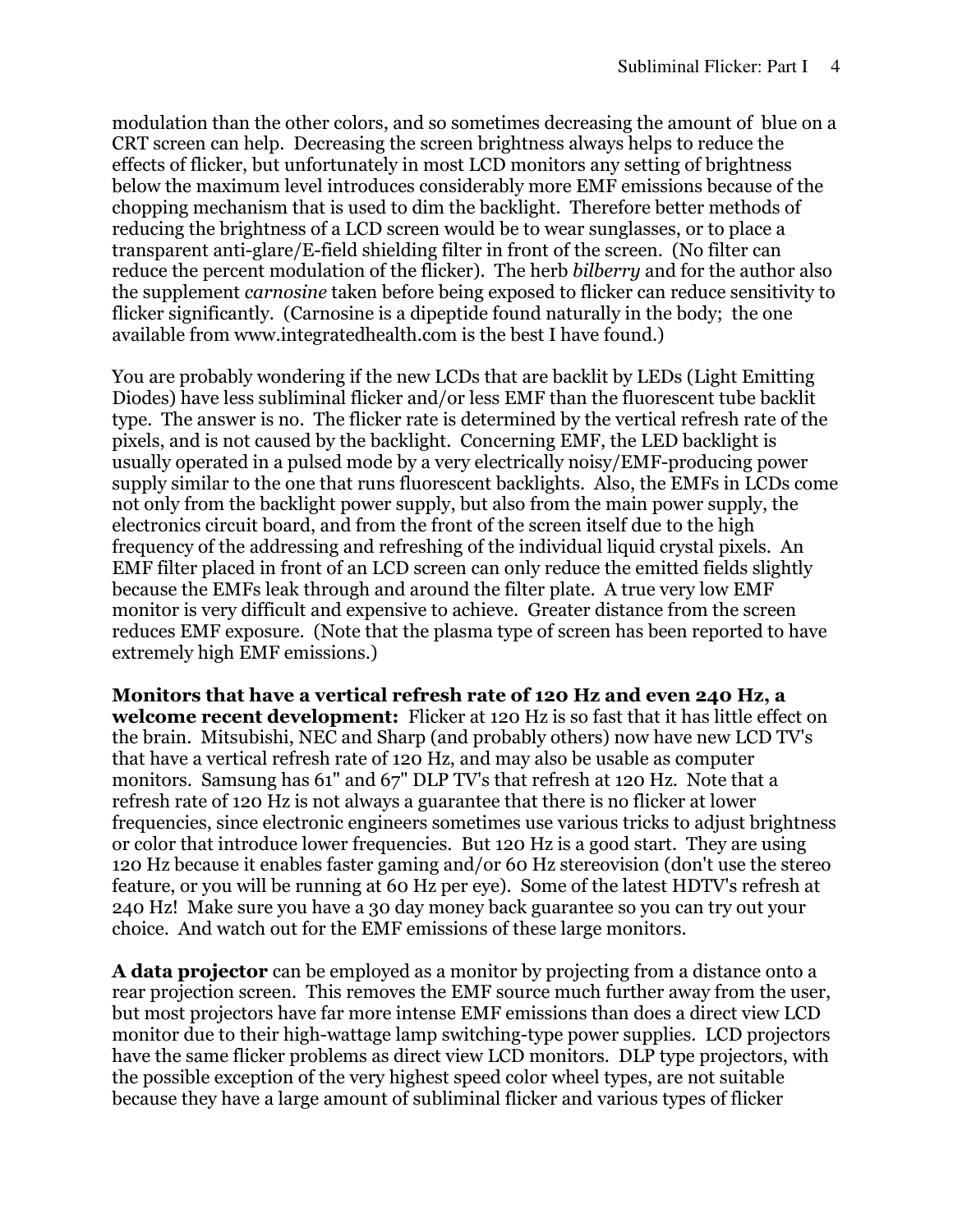motion artifacts. (For some persons DLP may be satisfactory for TV use, but not for text, data or CAD use). A very few (not all) of the LCOS projectors flicker only at 120 Hz. These can potentially solve flicker, EMF, and offgassing problems for some people, but such setups are custom and expensive. I have designed and am using as my monitor a special LCD projector with low EMF electronics. It utilizes a dither-free LCD projection panel that I drive at an actual displayed vertical refresh rate of 85 Hz (in the case of the LCD type display, 85 Hz is a high enough frequency to avoid the effects of subliminal flicker on the brain). I may soon be able to build this projector for others on a custom basis.

**TV flicker:** TV video displayed on a TV or computer screen usually has a frame rate of 30 Hz. The TV video data can be displayed via either an interlaced ("i") or progressive ("p") scan. On older TV's the scan is a fixed 480i. This interlaced scan is a combination of 30 Hz and 60 Hz vertical refresh rates; a summed vertical resolution of 480 horizontal lines, displayed as sequential sets of the odd field (240 odd lines) alternating/interlaced with the even field (240 even lines). The total field rate is 60Hz, and the frame rate is 30 Hz (a frame, or complete image, is made up of an odd field followed by an even field). Newer TV's and DVD players provide the option of a progressive scan setting, for example 480p, where the odd and even field data are both stored for a short time and then displayed as integrated into a single frame, with a display rate of 60 Hz achieved by displaying each frame of data twice in a row.

Progressive scan TV has less flicker than interlaced, and thus 480p has less flicker than 480i. Higher resolution settings are often also available, including 720p, 1080i, and 1080p. They provide high definition (HD) TV with clearer picture and more visual detail. The best is 1080p. In the case of 1080i, although it interlaces odd and even fields, the lines are so close together that the subliminal flicker is often not effectively worse than progressive scan. Motion artifacts (due to fast motion across the screen such as a football player running, etc.) are another problem, which is best solved by the TV's that have the newest and best processors. DLP-type TV's tend to have more flicker and motion artifacts, but the newest ones that refresh at 120 Hz might be satisfactory. LCD TV's and LCD TV projectors that refresh at 120 or 240 Hz and run at 1080p generally have the least flicker and are the best visually (EMF can still be a big problem). For additional methods of reducing TV flicker, follow the principles outlined in the paragraph above that begins with: "To reduce the effects of screen flicker".

FOOTNOTE: In most current LCD panels, each pixel is refreshed 60 times a second. In other words, each pixel is hit by a very brief voltage update 60 times a second. (Some of the newest LCD TV's refresh 120 or 240 times per second.) The brightness of a particular pixel is proportional to the voltage across it at the moment, independent of the polarity of this voltage. The voltage that the pixel feels at any one moment is the voltage output of its capacitor which stores the voltage between updates. Capacitors leak over time, and in one-sixtieth of a second this leakage causes a droop in the voltage of between 1/2% and 1%. This is the cause of the 60 cycle flicker of LCD panels. Furthermore, the updates are not all of the same polarity; if they were, the liquid crystals would begin to pile up against one side of the pixel cell and the image would stick. Alternate updates are of alternate polarities, that is, one update is a positive